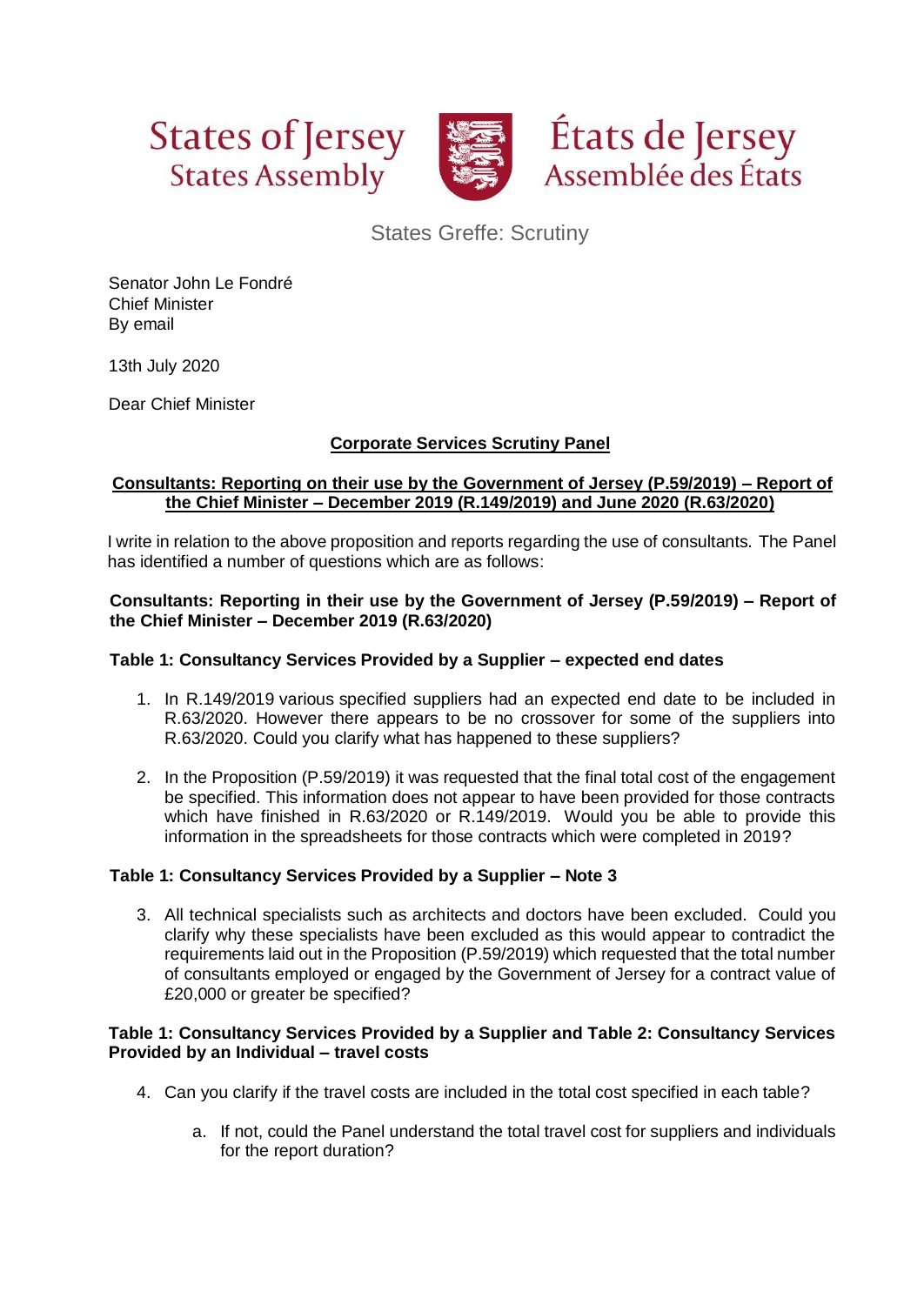#### **Table 1: Consultancy Services Provided by a Supplier and Table 2: Consultancy Services Provided by an Individual – Structured Needs Assessment and Post Consultation Analysis**

5. Could the Panel review the criteria which is in place to define the Yes or No outcome?

## **Table 3: Fixed-Term Roles, By Department, For Individuals Paid at or Below Civil Service Grade 15.4 Salary- December 2019 total**

6. Appears to include thirty-three additional roles specified in the departments than the total specified. Please could you confirm the correct figure and if this alters the amount paid column?

## **Table 4: Fixed Term Roles, By Department, For Specific Roles above the Civil Service Grade 15.4 Salary – Note 3**

- 7. The note confirms that earnings exclude employer pension contributions, where applicable (not all fixed-term employees have opted to join the pension scheme). Could you clarify the breakdown on those employees who have opted to join and those who have opted not to join the pension scheme?
	- a. for those who have opted not to join the pension scheme can you confirm what the alternatives are which have been offered?

# **Table 5: Local Agency Staff – Total on Island Agency Cost H1 2019**

8. Appears to reflect an addition of £9,910 in total costs. Please could you explain the reason for the increase?

#### **Table 5: Local Agency Staff – Local Agency Nurses costs or HCS costs H1 2019**

9. Appears to reflect a reduction in total costs against R.149/2019 calculations. Please could you explain the reason for the reduction?

#### **Table 5: Local Agency Staff – Social Worker Agency Costs H1 2019**

10. Reflects an increase of £557,519 against R.149/2019. R.63/2020 confirms this was calculated incorrectly in the prior return at £823,501 and now includes adult mental health social workers. Please could you confirm to the Panel if any other Social Worker agency costs have been omitted from the calculations?

#### **Proposition (P.59/2019)**

- 11. Specifically requested information on the projects/engagements on which consultants are working or have worked in the preceding six-month period. Unfortunately, it appears that this information has not been included in the reports?
	- a. Could you clarify the timeline for implementation into the report for this information?